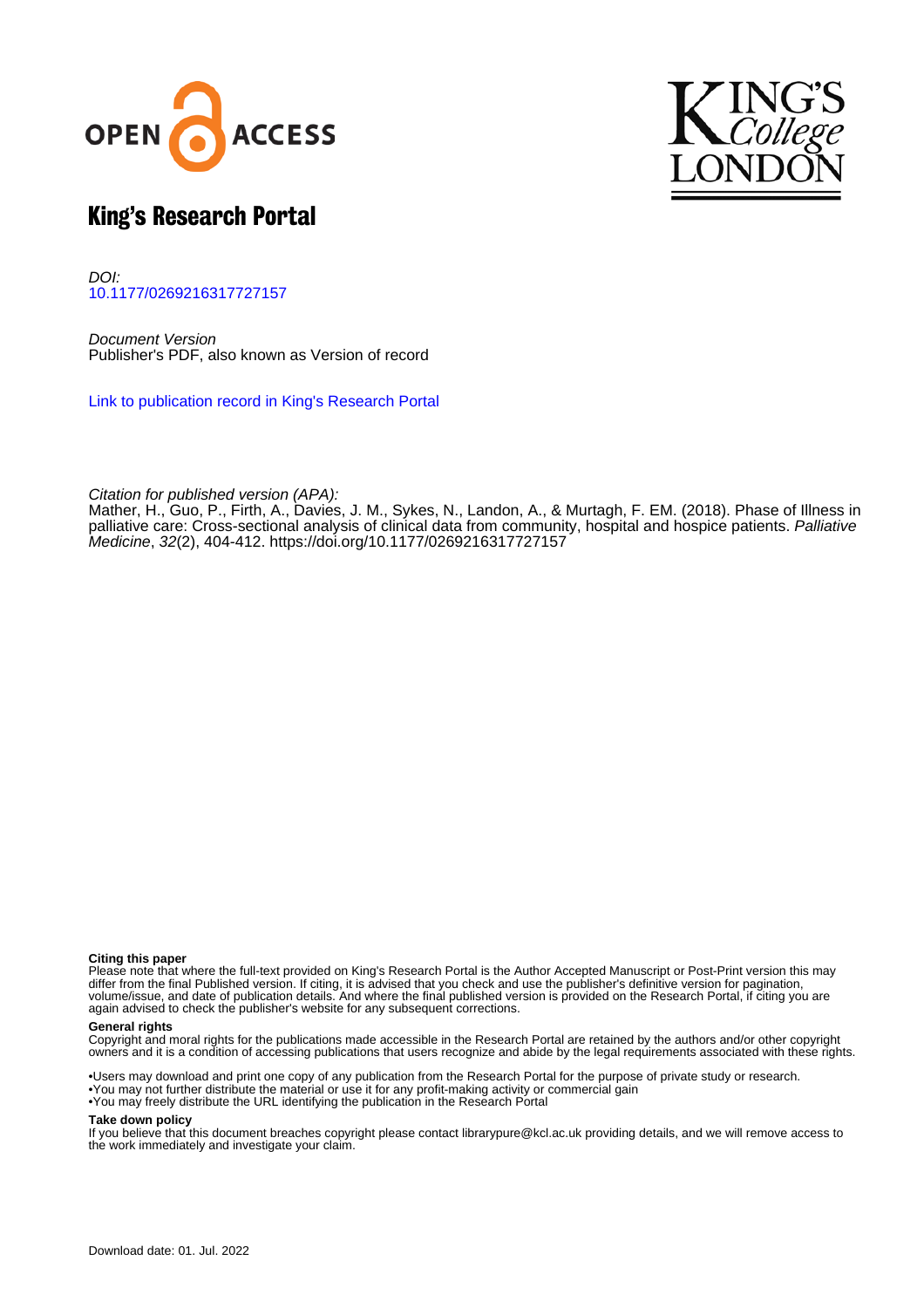*Original Article*



*Palliative Medicine* 2018, Vol. 32(2) 404–412 © The Author(s) 2017

ெ 0

Reprints and permissions: [sagepub.co.uk/journalsPermissions.nav](https://uk.sagepub.com/en-gb/journals-permissions) DOI: 10.1177/0269216317727157 [journals.sagepub.com/home/pmj](http://journals.sagepub.com/home/pmj) **SSAGE** 

## Harriet Mather<sup>1,2</sup>, Ping Guo<sup>2</sup>, Alice Firth<sup>2</sup>, Joanna M Davies<sup>2</sup>, **Nigel Sykes3, Alison Landon3 and Fliss EM Murtagh4**

**Phase of Illness in palliative care: Cross-sectional analysis of clinical** 

**data from community, hospital** 

**and hospice patients**

## **Abstract**

**Background:** Phase of Illness describes stages of advanced illness according to care needs of the individual, family and suitability of care plan. There is limited evidence on its association with other measures of symptoms, and health-related needs, in palliative care. **Aims:** The aims of the study are as follows. (1) Describe function, pain, other physical problems, psycho-spiritual problems and family and carer support needs by Phase of Illness. (2) Consider strength of associations between these measures and Phase of Illness.

**Design and setting:** Secondary analysis of patient-level data; a total of 1317 patients in three settings. Function measured using Australia-modified Karnofsky Performance Scale. Pain, other physical problems, psycho-spiritual problems and family and carer support needs measured using items on Palliative Care Problem Severity Scale.

**Results:** Australia-modified Karnofsky Performance Scale and Palliative Care Problem Severity Scale items varied significantly by Phase of Illness. Mean function was highest in stable phase (65.9, 95% confidence interval=63.4–68.3) and lowest in dying phase (16.6, 95% confidence interval=15.3–17.8). Mean pain was highest in unstable phase (1.43, 95% confidence interval=1.36–1.51). *Multinomial regression: psycho-spiritual problems were not associated with Phase of Illness (* $\chi^2$ *=2.940, <i>df*=3, *p*=0.401). Family and carer support needs were greater in deteriorating phase than unstable phase (odds ratio (deteriorating vs unstable)=1.23, 95% confidence interval=1.01-1.49). Forty-nine percent of the variance in Phase of Illness is explained by Australia-modified Karnofsky Performance Scale and Palliative Care Problem Severity Scale.

**Conclusion:** Phase of Illness has value as a clinical measure of overall palliative need, capturing additional information beyond Australia-modified Karnofsky Performance Scale and Palliative Care Problem Severity Scale. Lack of significant association between psycho-spiritual problems and Phase of Illness warrants further investigation.

#### **Keywords**

Palliative care, Phase of Illness, casemix, patient-centred outcome measures, care planning

#### **What is already known about the topic?**

- Phase of Illness, used for casemix classification for palliative care in Australia and now the United Kingdom, predicts resource use and has fair inter-rater reliability.
- Its relationship to validated measures of clinical need has not been demonstrated.

1Brookdale Department of Geriatrics and Palliative Medicine, Icahn School of Medicine at Mount Sinai, New York, NY 10029, USA 2Cicely Saunders Institute of Palliative Care, Policy & Rehabilitation, King's College London, London, UK

<sup>3</sup>St Christopher's Hospice, London, UK

4Wolfson Palliative Care Research Centre, Hull York Medical School, Hull, UK

#### **Corresponding author:**

Harriet Mather, Brookdale Department of Geriatrics and Palliative Medicine, Icahn School of Medicine at Mount Sinai, Box 1070, 1 Gustave L. Levy Place, New York, NY 10029, USA. Email: [harriet.mather@mssm.edu](mailto:harriet.mather@mssm.edu)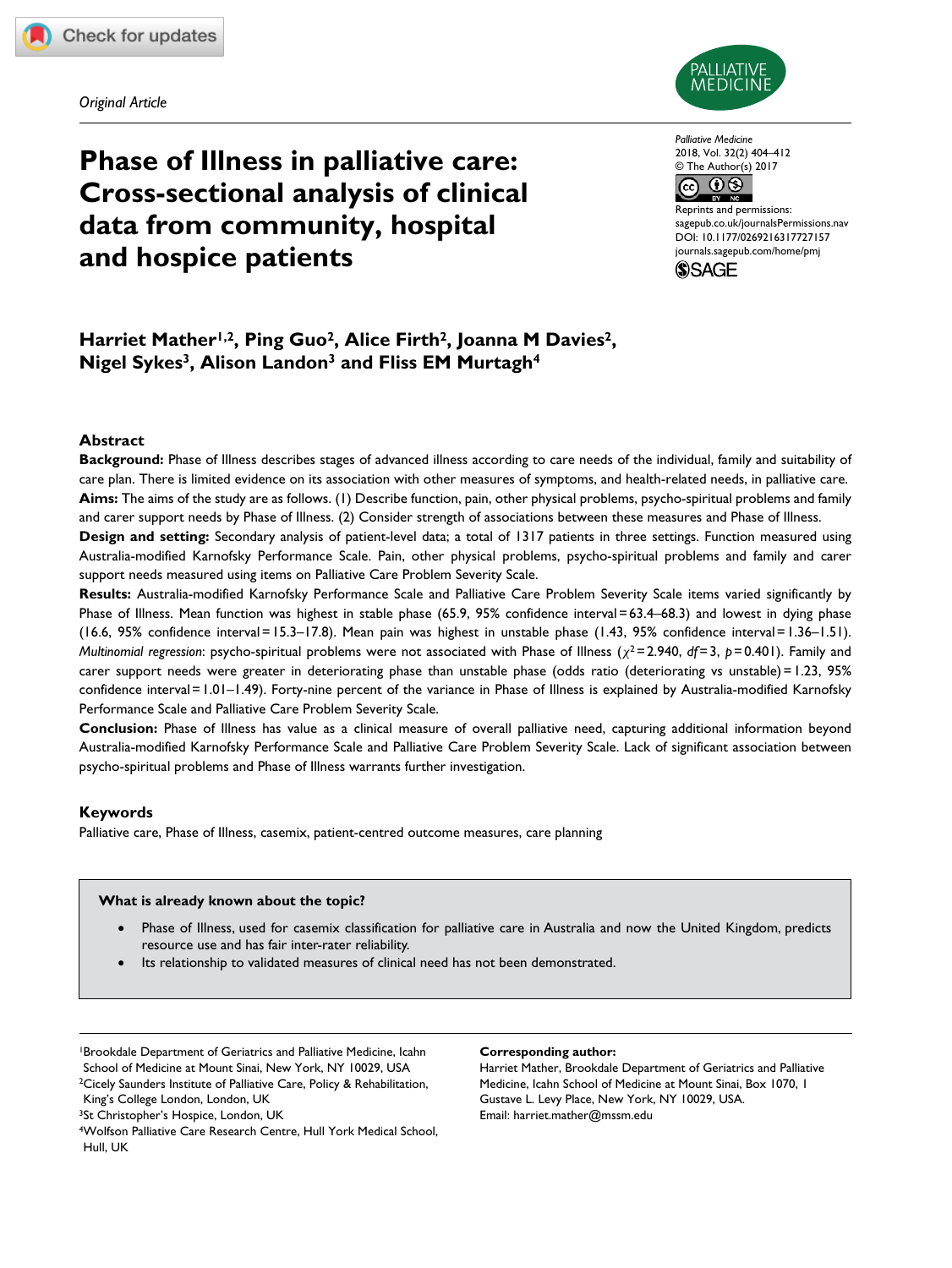#### **What this paper adds?**

- The different phases of illness are characterised by differences in function, pain, other physical problems, psycho-spiritual problems and family and carer support needs.
- Pain is worst in the unstable phase, family and carer support needs are greatest in the deteriorating phase and function is worst in the dying phase.
- Phase of Illness has been used as a measure to reflect changing care needs and captures additional clinical information beyond the combination of Australia-modified Karnofsky Performance Scale (AKPS) and Palliative Care Problem Severity Scale (PCPSS).

#### **Implications for practice, theory or policy**

- Phase of Illness can be used to inform clinical interventions, casemix-adjust quality measures and potentially to underpin value-based reimbursement mechanisms in palliative care.
- Palliative care teams should be trained in using Phase of Illness and be incentivized to record it routinely across all settings.

## **Introduction**

'Phase of Illness' is used in advanced illness to describe the distinct stages of an individual's illness according to the care needs of the individual, the family and the suitability of the current care plan to address these needs.<sup>1</sup> It was originally derived from work on casemix classification within palliative care in Australia and is a major determinant of resource use.<sup>2</sup>

Patients are classified into one of five phases, outlined in Table 1, with a new phase assigned whenever a clinical change requires patient and family re-assessment and modification of the existing care plan. Phase of Illness is (except for the dying and deceased phases) not reliant on stage of disease and prognosis, and patients may move between phases in any sequence.3 Distinct characteristics of Phase of Illness are (1) its relationship with needs and resource use and (2) the individual and family as the unit of care. The term 'episode of care' is used to define the period of contact between a patient and a provider or team of providers that occurs in one setting, beginning with the first contact with the patient and ending at discharge or when the patient dies. One episode of care may comprise one, or multiple phases; mean number of phases per episode has been reported as 1.68 for inpatient care and 1.31 for community care.4

Phase of Illness was originally developed, through clinical consensus, as a key component of a casemix classification for palliative care.4 Casemix classifications categorise patients into homogeneous groups of need and resource use on the basis of key predictor variables and, in addition to underpinning reimbursement systems within healthcare, provide a means of capturing and communicating patient care needs. In other areas of healthcare, especially within acute hospital-based specialties such as surgery and orthopaedics, diagnosis and interventions often form the basis of casemix classifications, as in the healthcare resource group system in England.<sup>5</sup> However,

in palliative care, diagnosis is a poor predictor of need and resource use, a challenge common to some other areas of healthcare where improvements in quality of life and function are the goals of care (such as psychiatry, psycho-geriatrics and rehabilitation medicine).6 Phase of Illness was thus developed in response to this challenge, as the key clinical variable within a casemix classification for palliative care in Australia.7 The original definitions of the different phases have been reviewed in recent years with little clinical call for change.1 Phase of Illness remains the basis of the most recent iteration of a casemix classification for palliative care in Australia and has recently been introduced in England in this capacity.8,9

It is important to know how Phase of Illness behaves alongside other validated measures of symptoms and needs in palliative care. A recent study across 10 palliative care services in Australia reported fair inter-rater reliability and acceptability.1 But there remains little published evidence on the association of Phase of Illness with other validated measures of clinical needs. In order to address this knowledge-gap, this study aims to

- 1. Describe the distribution of (a) function, (b) pain, (c) other physical problems, (d) psycho-spiritual problems and (e) family and carer support needs, by Phase of Illness;
- 2. Examine, using multinomial logistic regression, associations between these five domains and Phase of Illness.

## **Methods**

#### *Setting and participants*

A secondary analysis was undertaken of individual patientlevel data collected as part of routine clinical care between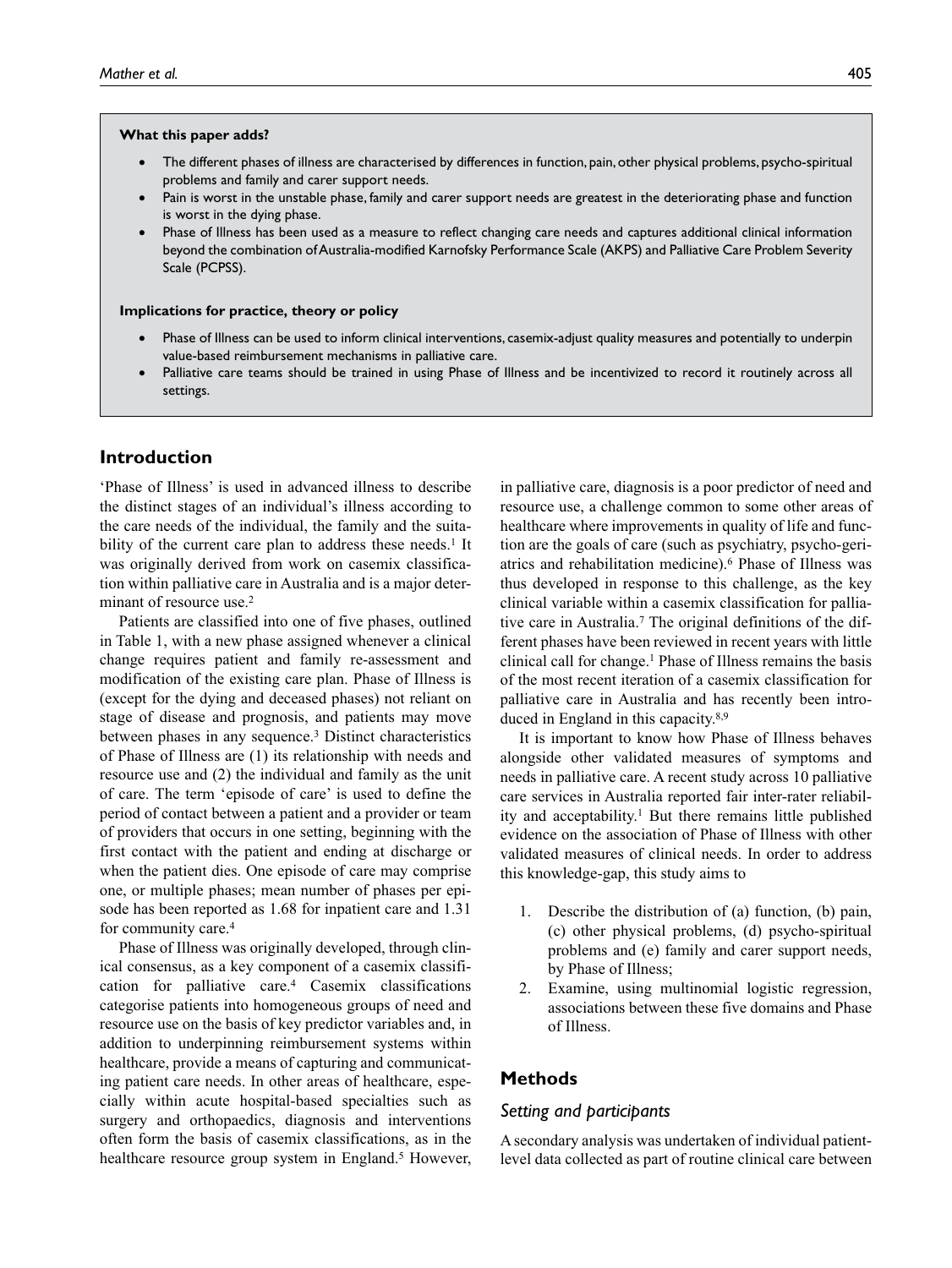| Phase of<br><b>Illness</b> | Patient in this phase when                                                                                                                                                                                                                                                                                                                                                              | Phase ends when                                                                                                                                                                                                                                                                                                                                                     |  |  |
|----------------------------|-----------------------------------------------------------------------------------------------------------------------------------------------------------------------------------------------------------------------------------------------------------------------------------------------------------------------------------------------------------------------------------------|---------------------------------------------------------------------------------------------------------------------------------------------------------------------------------------------------------------------------------------------------------------------------------------------------------------------------------------------------------------------|--|--|
| Stable                     | Patient's problems and symptoms are adequately<br>controlled by the established plan of care and further<br>interventions to maintain symptom control and quality<br>of life have been planned and family/carer situation is<br>relatively stable and no new issues are apparent.                                                                                                       | The needs of the patient and/or family/carer increase,<br>requiring changes to the existing plan of care.                                                                                                                                                                                                                                                           |  |  |
| Unstable                   | An urgent change in the plan of care or emergency<br>treatment is required because the patient experiences<br>a new problem that was not anticipated in the existing<br>plan of care and/or the patient experiences a rapid<br>increase in the severity of a current problem and/or<br>family/carer circumstances change suddenly impacting<br>patient care.                            | The new plan of care is in place, it has been reviewed<br>and no further changes to the care plan are required.<br>This does not necessarily mean that the symptom/<br>crises has fully resolved but there is a clear diagnosis<br>and plan of care (i.e. patient is stable or deteriorating)<br>and/or death is likely within days (i.e. patient is now<br>dying). |  |  |
| Deteriorating              | The care plan addresses anticipated needs, but<br>requires periodic review, because the patient's overall<br>functional status declines and the patient experiences<br>a gradual worsening of existing problem(s) and/or the<br>patient experiences a new, but anticipated, problem<br>and/or the family/carer experiences gradual worsening<br>distress that impacts the patient care. | Patient condition plateaus (i.e. patient is now stable)<br>or an urgent change in the care plan or emergency<br>treatment and/or family/carers experience a sudden<br>change in their situation that impacts patient care,<br>and urgent intervention is required (i.e. patient is now<br>unstable) or death is likely within days (i.e. patient is<br>now dying).  |  |  |
| Dying                      | Dying: death is likely within days.                                                                                                                                                                                                                                                                                                                                                     | Patient dies or patient condition changes and death is<br>no longer likely within days (i.e. patient is now stable<br>and/or deteriorating).                                                                                                                                                                                                                        |  |  |
| Deceased                   | The patient has died; bereavement support provided<br>to family/carers is documented in the deceased<br>patient's clinical record.                                                                                                                                                                                                                                                      | Case is closed.                                                                                                                                                                                                                                                                                                                                                     |  |  |

Table 1. Definitions of Phase of Illness, for use in palliative care/advanced illness.<sup>1</sup>

March 2012 and December 2013 from patients attending three palliative care services within the South East of England. These data were collected as part of a pilot data collection following recommendations by the independent Palliative Care Funding Review in England.<sup>10</sup> The hospital support service ('hospital') provides a specialist consultative and advisory palliative care service within one hospital site with approximately 1000 beds. The inpatient palliative care unit ('hospice') provides on-site, 24-h, multi-disciplinary specialist palliative care to individuals with life-limiting illness within a 48-bed facility. The community palliative care service ('community') provides specialist palliative care services to individuals within their primary place of residence, including advice and support to general palliative care providers in the community. All adult patients attending the services over the time period of data collection were eligible for inclusion in this analysis.

## *Data collection*

For each participant, any member of the specialist palliative care team (i.e. doctors, registered nurses, nurse practitioners or social workers) with knowledge of the individual's clinical status made an assessment of Phase of Illness, along with function, pain, other physical problems, psycho-spiritual problems and family and carer support needs, at entry into the service and at each subsequent

change in Phase of Illness (determined by the palliative care team member as defined above). Function was measured on an 11-point scale, the Australia-modified Karnofsky Performance Scale (AKPS), anchored between 0 (deceased) and 100 (best possible function), demonstrated to have good face and construct validity.<sup>11</sup> Pain, other physical problems, psycho-spiritual problems and family and carer support needs were all measured using items within the Palliative Care Problem Severity Scale (PCPSS), rated as 0 (absent), 1 (mild), 2 (moderate) and 3 (severe). These items have been demonstrated to have good inter-rater reliability for the measurement of these domains.12 Clinical and demographic data were extracted from the clinical record. Trained administrators entered data into Microsoft Excel, which was then imported into SPSS version 22. The data were anonymised at point of extraction.

## *Statistical analysis*

All analyses were undertaken using SPSS version 22. Analysis was restricted to the first phase within an episode of care. Where an individual had more than one episode of care, the first episode of care within the time period of analysis was used. This approach was adopted to satisfy the assumption of independence of observations necessary for the analyses.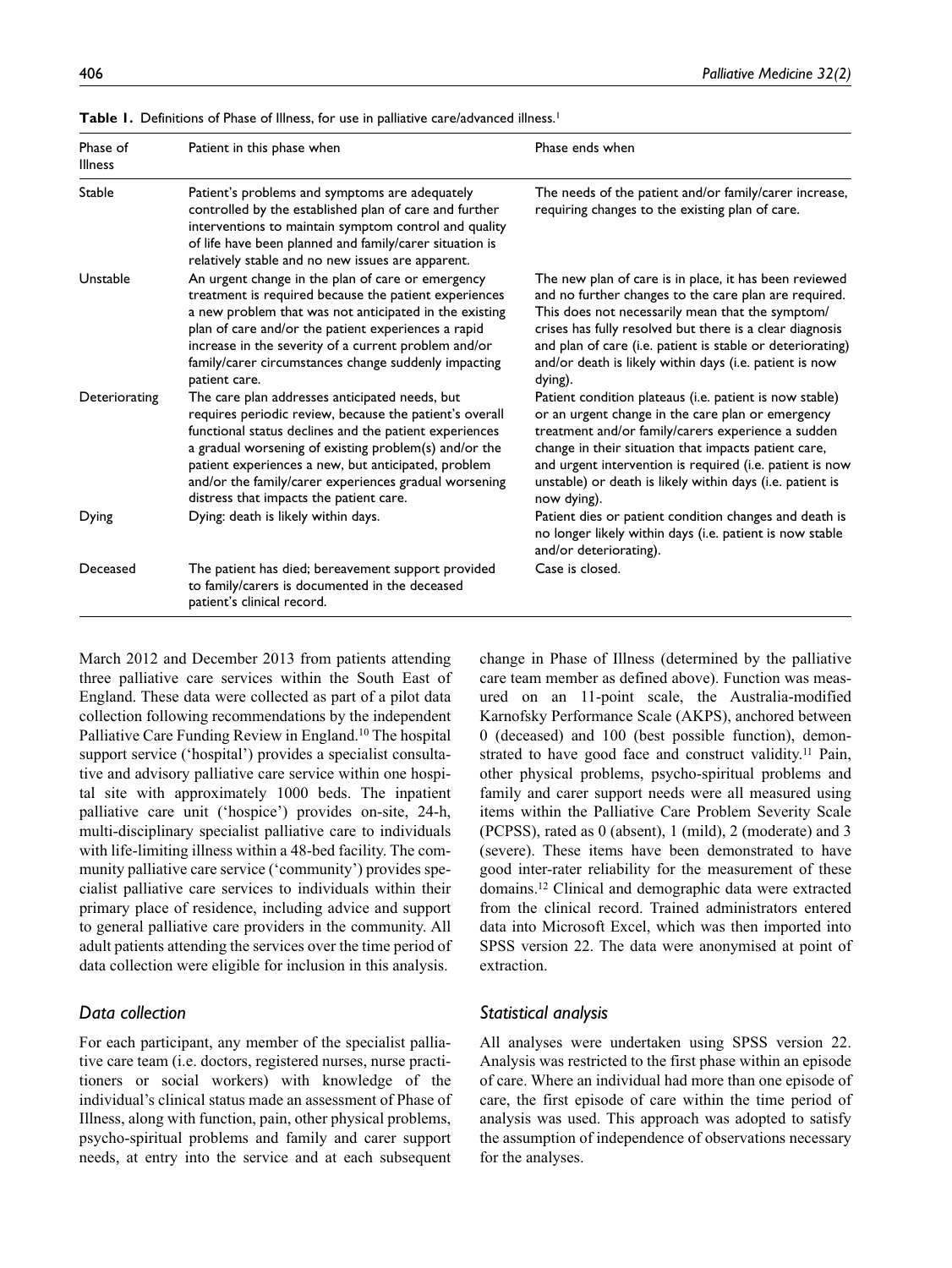Sample characteristics were described using mean and standard deviation (SD) for continuous variables, and frequencies and percentages for categorical variables. Function, pain, other physical problems, psycho-spiritual problems and family and carer support needs were treated as continuous variables, and described using the mean and 95% confidence intervals (CIs). Phase of Illness was treated as a categorical variable. Comparison of AKPS and items on the PCPSS across Phase of Illness was undertaken using one-way analysis of variance (ANOVA) where assumptions were met (or Welch's ANOVA in the case of failure to meet the assumption of homogeneity of variance). Post hoc pairwise comparisons were undertaken using Tukey's honest significant difference (HSD) test or Games Howell test as appropriate, accounting for multiple testing. A multinomial regression was then undertaken with Phase of Illness as the dependent variable. AKPS and items on PCPSS significantly associated with Phase of Illness in the univariate analysis were entered into the model in one block as main effects. We hypothesised that symptom burden would be highest in the unstable phase. We therefore chose to present the analysis using the unstable phase as the reference category, to enable assessment of differences between this category and the other categories of Phase of Illness.

## *Ethical approval*

The study used data that were fully anonymised and therefore did not require approval from a research ethics committee in line with King's College London's Research Ethics Committee procedures. The protocol for data extraction and analysis was approved by Caldicott Guardians within the participating organisations before commencement of the project.

## **Results**

## *Sample characteristics*

The initial sample comprised 1317 individuals, who experienced 2354 phases of illness, within 1578 episodes of care. The first phase within the first episode of care for each of these 1317 individuals was used for the analysis; this consisted of 241 stable phases, 618 unstable phases, 336 deteriorating phases and 122 dying phases. Table 2 outlines the sample characteristics. The mean age of the sample was  $72.9$  (SD  $\pm$  14.1 years). Fifty-one percent were female. Seventy-one percent were based in the community, 15.2% in the hospice and 13.7% in the hospital at the time of assessment. Seventy-five percent of the sample had a primary diagnosis of cancer.

## *Level of palliative care need by Phase of Illness*

Function, pain, other physical problems, psycho-spiritual problems and family and carer support needs varied **Table 2.** Clinical and baseline characteristics (*n*=1317).

| Characteristics                       |               |
|---------------------------------------|---------------|
| Age, mean $\pm$ SD, years             | $72.9 + 14.1$ |
| Gender, n (%)                         |               |
| Male                                  | 664 (49.5)    |
| Female                                | 652 (50.5)    |
| Missing                               | (0.0)         |
| Care setting, n (%)                   |               |
| Home                                  | 936 (71.1)    |
| Hospice                               | 200 (15.2)    |
| Hospital                              | 181(13.7)     |
| Diagnosis, n (%)                      |               |
| Cancer                                |               |
| Gastrointestinal (including pancreas) | 267 (20.2)    |
| Lung                                  | 202 (15.3)    |
| Genitourinary                         | 189 (14.4)    |
| <b>Breast</b>                         | 91(6.9)       |
| Haematological                        | 68 (5.2)      |
| <b>Brain</b>                          | 41 (3.1)      |
| Head and neck                         | 25(1.9)       |
| Other cancer                          | 109(8.3)      |
| Non-cancer                            |               |
| Chronic obstructive pulmonary disease | 52 (3.9)      |
| Dementia                              | 45 (3.4)      |
| Neurological                          | 41(3.1)       |
| Cardiac failure                       | 41 (3.0)      |
| Chronic renal failure                 | 26 (2.0)      |
| Liver failure                         | 8(0.6)        |
| Other non-cancer conditions           | 113 (8.7)     |

significantly by Phase of Illness, as reported in Table 3 and depicted in Figure 1. Function was highest in the stable phase, lowest in the dying phase and higher in the unstable phase than the deteriorating phase; the difference in function was significant across all pairwise comparisons (at  $p < 0.05$ ). Pain, other physical problems and psycho-spiritual problems were all significantly higher in the unstable and deteriorating phases than the stable and dying phases (at  $p < 0.05$ ), with higher pain additionally discriminating the unstable from the deteriorating phase  $(p < 0.05)$ . Family and carer support needs did not differ significantly between the unstable, deteriorating and dying phases, but in all three phases were significantly higher than in the stable phase (at  $p < 0.05$ ).

## *Multinomial logistic regression*

According to the procedure outlined in the 'Methods' section, a multinomial logistic regression model was fitted to the data, with 'Phase of Illness' as the dependent variable, and AKPS and the four PCPSS items entered as independent variables (Table 4). A model containing all five variables provided a good overall fit to the data (Pearson's *χ*2=1516.796, *df*=1779, *p*=1.000) and was significantly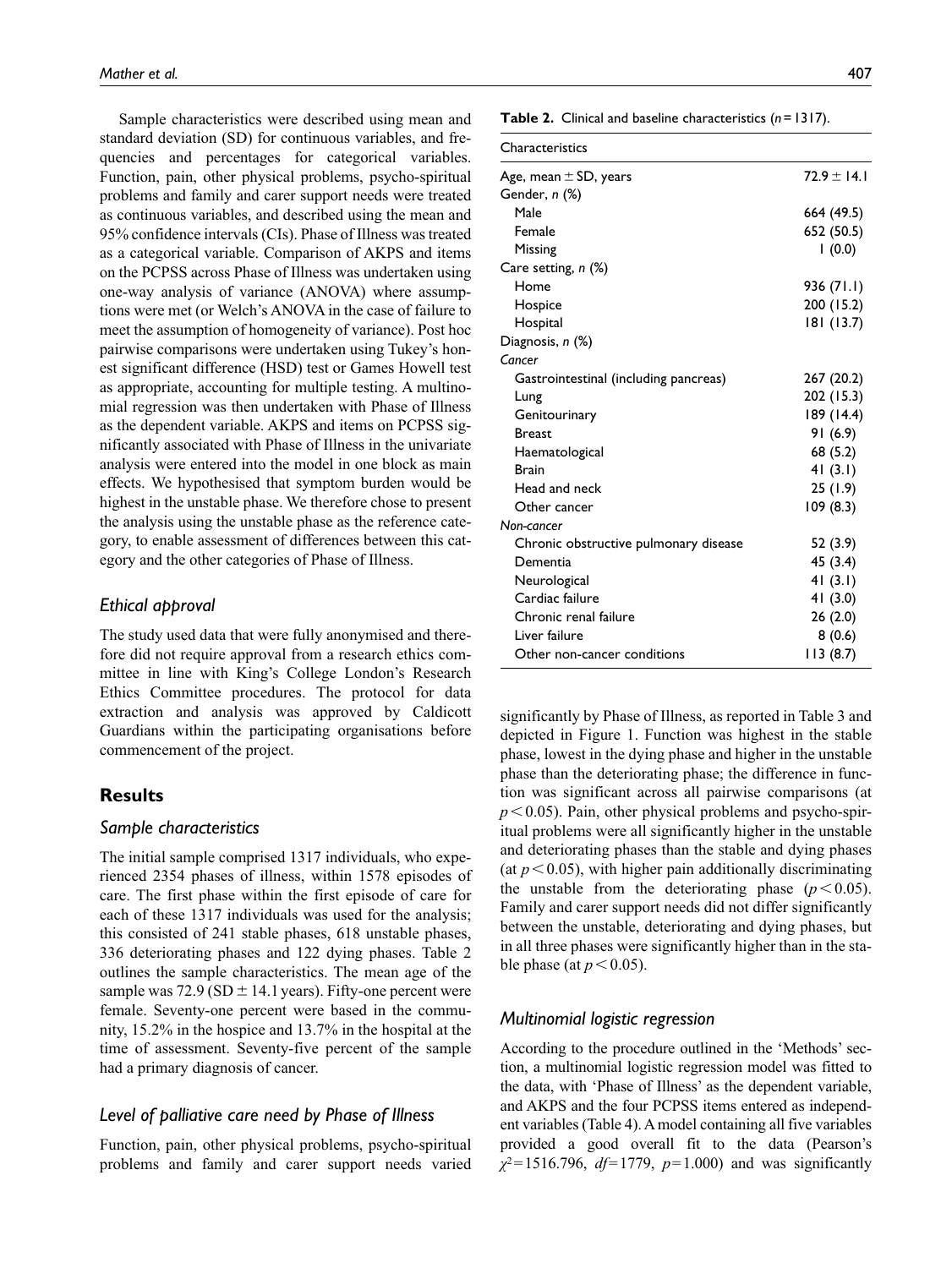|               | Function <sup>a</sup><br>$(n=1305)$       | Painb<br>$(n = 1261)$                 | Other physical<br>problems <sup>c</sup> ( $n = 1260$ ) | Psycho-spiritual<br>problems <sup>d</sup> ( $n = 1259$ ) | Family and carer support<br>needs <sup>e</sup> (n = 1259)<br>Possible range: 0<br>$(best) - 3$ (worst) |  |
|---------------|-------------------------------------------|---------------------------------------|--------------------------------------------------------|----------------------------------------------------------|--------------------------------------------------------------------------------------------------------|--|
|               | Possible range: 0<br>$(word)$ -100 (best) | Possible range: 0<br>(best)-3 (worst) | Possible range: 0<br>$(best) - 3$ (worst)              | Possible range: 0<br>$(best) - 3$ (worst)                |                                                                                                        |  |
| Stable        | $65.9(63.4 - 68.3)$                       | $0.82(0.72 - 0.92)$                   | $1.29(1.19 - 1.38)$                                    | $1.12(1.02 - 1.22)$                                      | $1.08(0.98 - 1.18)$                                                                                    |  |
| Unstable      | 50.2 $(48.8 - 51.6)$                      | I.43 (I.36–I.51)                      | $1.87(1.81 - 1.93)$                                    | $1.56$ (1.49-1.63)                                       | $1.64$ (1.57–1.71)                                                                                     |  |
| Deteriorating | 42.9 (41.0-44.9)                          | I.23 (I.I3–I.33)                      | $1.92(1.83 - 2.00)$                                    | $1.53$ (1.44–1.62)                                       | $1.78(1.69 - 1.87)$                                                                                    |  |
| Dying         | $16.6$ (15.3-17.8)                        | $0.94(0.77 - 1.11)$                   | $1.62$ (1.45-1.79)                                     | $0.97(0.81 - 1.14)$                                      | $1.61$ (1.47–1.77)                                                                                     |  |

**Table 3.** Mean level of function, pain, other physical problems, family and carer support needs and psycho-spiritual problems by Phase of Illness.

a Difference in mean function by Phase of Illness statistically significant by one-way ANOVA (Welch's *F*(3, 546.040)=656.287, *p*<0.001). Post hoc pairwise comparisons (Games Howell test) demonstrated statistically significant difference in the level of function for all pairwise comparisons  $(p < 0.05)$ .

bDifference in mean pain by Phase of Illness statistically significant by one-way ANOVA (Welch's *F*(3, 409.635)=34.902, *p*<0.001). Post hoc comparisons (Games Howell test) demonstrated statistically significant difference in all pairwise comparisons (*p*<0.05) except between the stable and the dying phases  $(p=0.619)$ .

cDifference in mean other physical problems by Phase of Illness statistically significant by one-way ANOVA (Welch's *F*(3, 390.481)=39.930, *p*<0.001). Post hoc comparisons (Games Howell test) demonstrated statistically significant difference in all pairwise comparisons (*p*<0.05) except between the unstable and the deteriorating phases  $(p=0.766)$ .

dDifference in mean psycho-spiritual problems by Phase of Illness statistically significant by one-way ANOVA (Welch's *F*(3, 403.815)=28.356, *p*<0.001). Post hoc pairwise comparisons (Games Howell test) demonstrated statistically significant difference in the level of psycho-spiritual problems for all pairwise comparisons (*p*<0.05) except between the unstable and the deteriorating phases (*p*=0.979) and the stable and the dying phases (*p*=0.431).

eDifference in mean family and carer support needs by Phase of Illness statistically significant by one-way ANOVA (Welch's *F*(3, 405.727)=38.778, *p*<0.001). Post hoc pairwise comparisons (Games Howell test) demonstrated statistically significant difference in family and carer support needs between the stable phase and all other phases ( $p < 0.05$ ), but no other statistically significant differences ( $p < 0.05$ ).

better than a constant-only model  $(\chi^2 = 741.034, df = 15,$ *p*<0.005). Function (*χ*2=478.999, *df*=3, *p*<0.005), pain  $(\chi^2=47.521, df=3, p<0.005)$ , other physical problems  $(\chi^2 = 24.369, df = 3, p < 0.005)$  and family and carer support needs  $(\chi^2 = 21.435, df = 3, p < 0.005)$  all made a significant contribution to the model, with function most strongly associated with Phase of Illness. Only the psycho-spiritual problem score, after controlling for all other variables in the model, was not associated with Phase of Illness ( $\chi^2$ =2.940, *df*=3, *p*=0.401). Forty-nine percent of the variance in Phase of Illness was explained by measures of function, pain, other physical problems and family and carer support needs (Nagelkerke's pseudo  $R^2$ =0.488).

Table 4 reports the odds ratios (ORs) for the association of AKPS and the four PCPSS items with Phase of Illness, with unstable phase as the reference category. The results are consistent with the univariate analysis, although with some exceptions. In the multivariate analysis, other physical problems were higher in the dying phase than both the deteriorating phase and the unstable phase, and the differences between these three phases did not reach statistical significance in this additional analysis. Family and carer support needs, in addition to being lower in the stable phase as compared to all other phases, consistent with the univariate analysis, were also significantly higher in the deteriorating phase than the unstable phase (OR (deteriorating vs unstable)=1.23 (95% CI=1.01−1.49)). In additional analyses, the difference in family and carer support needs between the deteriorating and unstable phases

reached significance after adjustment for pain alone, significantly higher in the unstable phase, (OR (deteriorating vs unstable)=1.25 (1.06–1.48), *p*=0.007) and retained significance after adjusting for function, significantly lower in the deteriorating phase (OR (deteriorating vs unstable)=1.20 (1.01–1.42), *p*=0.034).

## **Discussion**

### *Main findings*

In this study, we have described the significant differences in palliative care needs (as represented by measures of function, pain, other physical problems, psycho-spiritual problems and family and carer support needs) according to Phase of Illness. The variance in Phase of Illness was not accounted for entirely by AKPS and the selected items on the PCPSS; however, demonstrating that Phase of Illness captures more than the combination of these measures. These findings underpin the value of Phase of Illness in clinical practice as a measure of overall clinical need, and potentially as a determinant of resource use to meet those needs.

Considering the characteristics of the individual phases, these were consistent with the definitions outlined in Table 1. Thus, the stable phase was differentiated from all other phases by higher function, lower other physical problems and lesser family and carer support needs. Furthermore, a lower pain level distinguished the stable phase from all except the dying phase. The unstable phase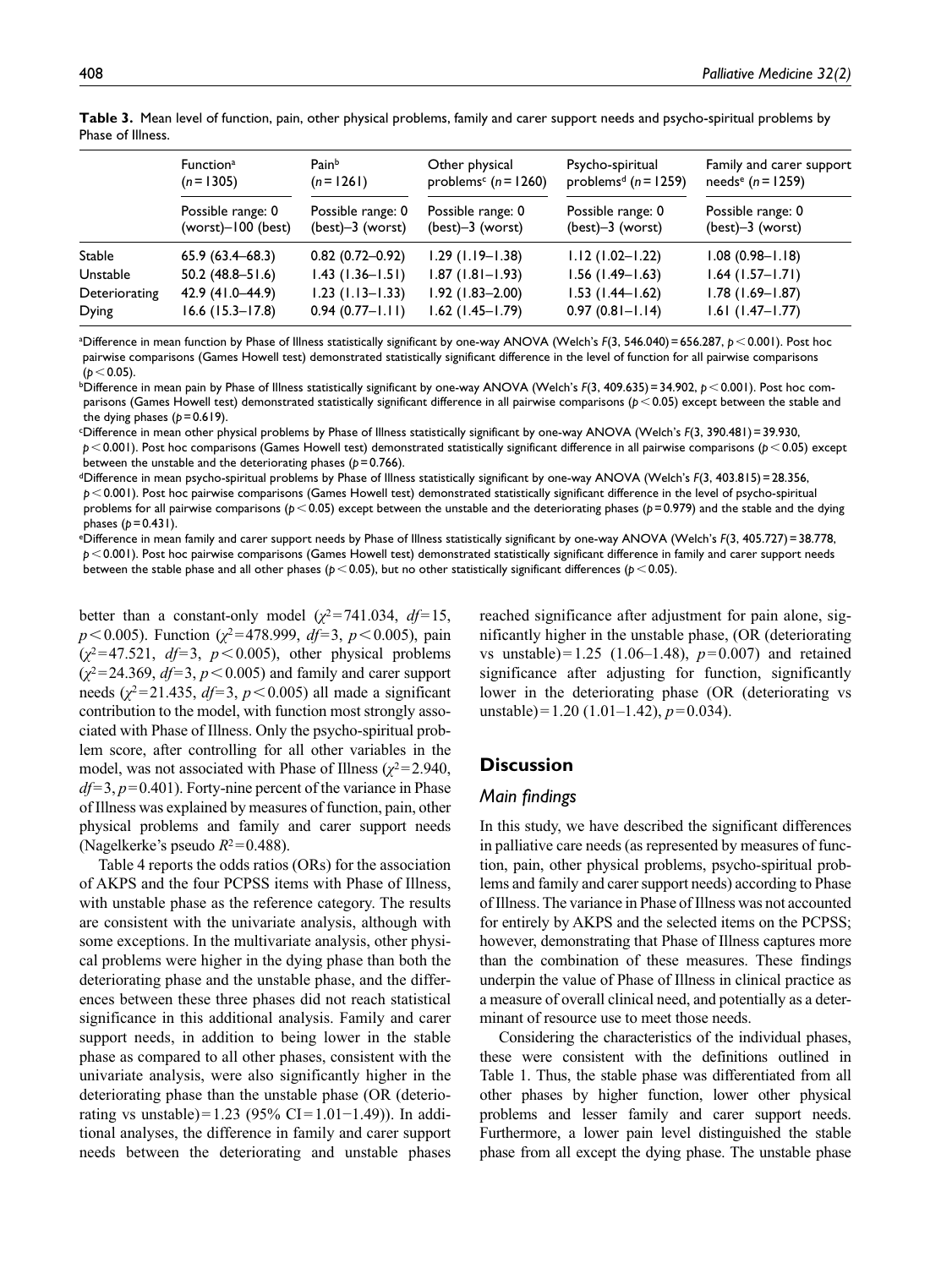

**Figure 1.** Mean level of (a) function, (b) pain, (c) other physical problems, (d) psycho-spiritual problems and (e) family and carer support needs by Phase of Illness.

Reports are based on the analysis of available data: (a) 1305 phases, (b) 1261 phases, (c) 1260 phases, (d) 1259 phases and (e) 1259 phases (*n*=1317). Figures within each bar denote mean value for corresponding Phase of Illness. Error bars denote 95% confidence interval around the mean.

was discriminated from all other phases by a higher level of pain. A lower level of function distinguished the deteriorating phase from the stable and unstable phases, and the dying phase from all other phases. These results, while largely anticipated, illuminate the constructs used by healthcare providers when assigning Phase of Illness and serve to illustrate that Phase of Illness has clinically meaningful relationships with validated measures of function and problem severity.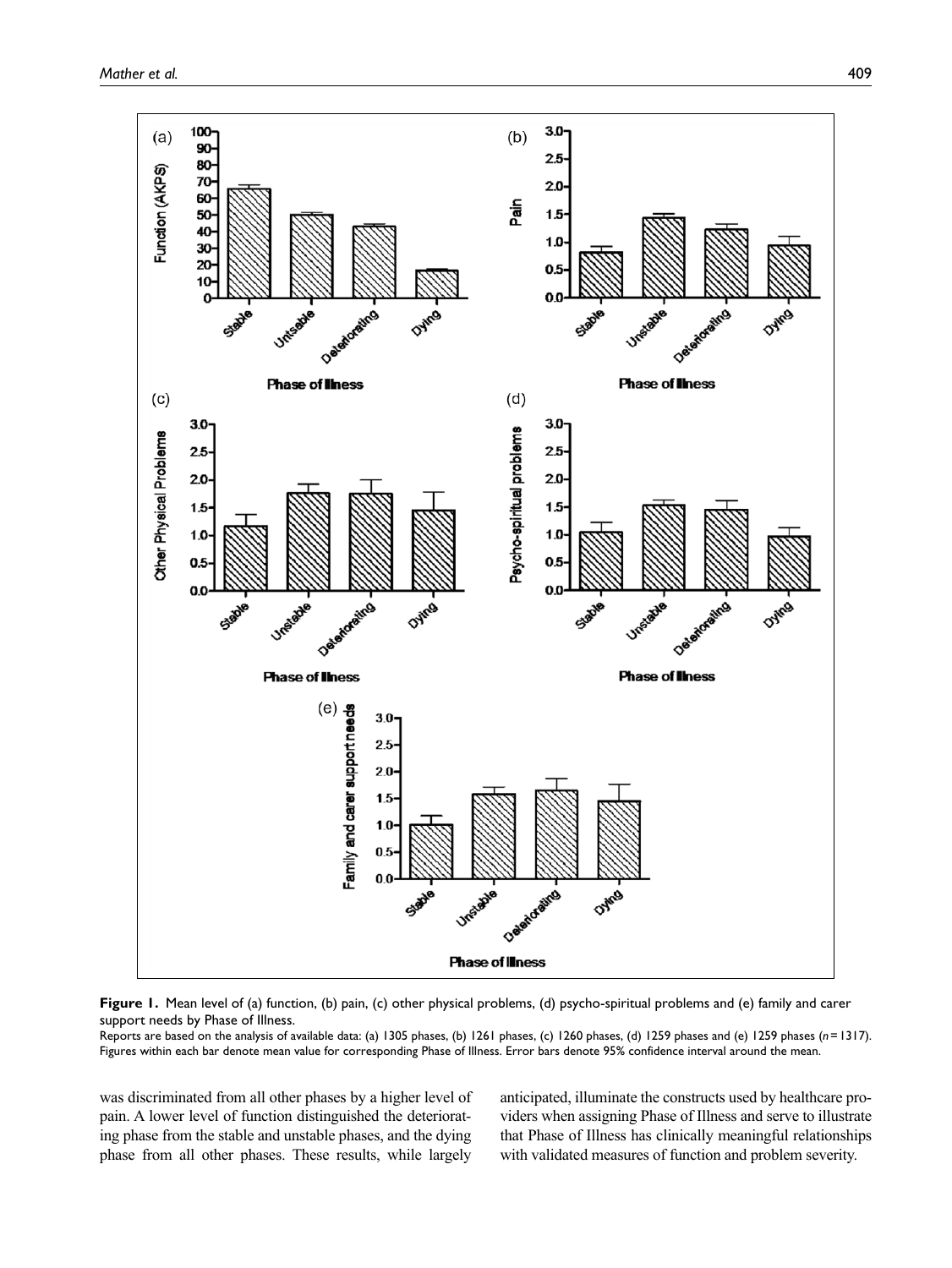**Table 4.** Multinomial logistic regression of Phase of Illness (dependent variable) using function, pain, other physical problems, psycho-spiritual problems and family and carer support needs as independent variables, based on analysis of 1252 admission phases – unstable phase as the reference phase.

|                  | <b>Function</b>     | Pain                | Other physical<br>problems | Psycho-spiritual<br>problems | Family and carer<br>support needs |
|------------------|---------------------|---------------------|----------------------------|------------------------------|-----------------------------------|
| Unstable         |                     |                     |                            |                              |                                   |
| Stable vs        | $1.44$ (1.30–1.59)  | $0.51(0.41 - 0.63)$ | $0.57(0.45 - 0.73)$        | $0.87(0.68 - 1.11)$          | $0.68(0.54 - 0.85)$               |
| Deteriorating vs | $0.81(0.75 - 0.88)$ | $0.77(0.66 - 0.90)$ | $1.03(0.85 - 1.26)$        | $0.94(0.77 - 1.14)$          | $1.23$ (1.01–1.49)                |
| Dying vs         | $0.13(0.08 - 0.19)$ | $0.73(0.53 - 0.99)$ | $1.10(0.77 - 1.57)$        | $0.78(0.55 - 1.11)$          | $1.16(0.83 - 1.61)$               |

Data are based on the analysis of 1252 complete cases due to missing data on 65 cases. Model *χ*<sup>2</sup>=741.034, *df* = 15, *p* < 0.005; Pearson's *χ*<sup>2</sup> = 1516.796, *df*=1779, *p*=1.000; Nagelkerke's pseudo *R*2=0.488. Numbers indicate odds ratios (95% confidence intervals in brackets) for the association between the reference phase (italics) and the corresponding comparison phase.

A number of findings deserve further consideration. While psycho-spiritual problems varied significantly with Phase of Illness in the univariate analysis, they were not associated with Phase of Illness in the multivariate analysis. This may reflect the limitation of a 4-point scale to sufficiently discriminate between higher and lower levels of psycho-spiritual problems. The PCPSS has demonstrated good inter-rater reliability but it is yet to undergo further validation.<sup>12</sup> An alternate possibility, however, is that psycho-spiritual problems are addressed over longer time periods than a single phase, or may be less likely to trigger a change in care plan, and hence Phase of Illness. Psychological and emotional support has been incorporated within sets of quality indicators for palliative care and the possibility that such symptoms, of themselves, do not trigger a change in the plan of care and Phase of Illness, is of concern and requires further investigation.<sup>13,14</sup>

The finding that family and carer support needs were significantly greater in the deteriorating phase than the unstable phase in the multivariate analysis was of further interest. Pain (highest in the unstable phase) has been demonstrated to be positively associated with caregiver burden.15 The difference in family and carer support needs between the deteriorating and unstable phases reached significance after adjustment for pain alone. Reduced function, a feature of the deteriorating phase, has been associated with increased caregiver burden.<sup>16,17</sup> However, the increase in family and carer support needs in the deteriorating phase compared to the unstable phase retained significance after adjusting for reduced function suggesting there are other factors – in addition to reduced function – driving the higher family and carer support needs associated with the deteriorating phase. Of note, we did not explore the role of place of care as a driver of family and carer support needs. Place of care is conceivably associated with both Phase of Illness and family and carer support needs, and was not adjusted for in the analysis. Future studies should focus on understanding the role of place of care and other potential factors in mediating increased family and carer support needs in the deteriorating phase.

Finally, it is of interest that the combination of PCPSS and AKPS did not fully account for the variation in Phase of Illness (accounting for 49% by Nagelkerke's pseudo *R*<sup>2</sup>). In making the determination of Phase of Illness, this suggests that healthcare providers are taking considerations beyond the combination of AKPS and PCPSS into account. In this sense, Phase of Illness can be considered to capture clinical information in addition to the combination of these instruments. We examined only the relationship between the absolute values on the PCPSS, AKPS and Phase of Illness. It is conceivable that change in these dimensions is a greater determinant of Phase of Illness than absolute values.

## *Strengths and limitations*

Understanding the relationship between Phase of Illness and existing validated measures of need in palliative care is important and valuable. Phase of Illness already forms the basis of the casemix classification in operation in Australia as well as the newly developed casemix classification for specialist palliative care within England, which is currently undergoing evaluation.<sup>2,18</sup> A considerable strength of the study was the successful use of routinely collected individual patient-level data to answer the research question, an approach that is both economical and facilitates research on a large sample.19 The analysis of data from a large number of patients, with a range of diagnoses, in a variety of settings, serves furthermore to enhance the generalisability of the study's findings.

The study's limitations merit further consideration. First, while the use of routinely collected data has its strengths (described above), there are also a number of limitations, specifically constraints in terms of the range of variables measured, the consistency and quality of data recording, and the instruments used. In particular, pain, other physical problems, psycho-spiritual problems and family and carer support needs were all measured using the PCPSS. While this measure is yet to undergo formal validation, it has good inter-rater reliability and has been used extensively in the Palliative Care Outcomes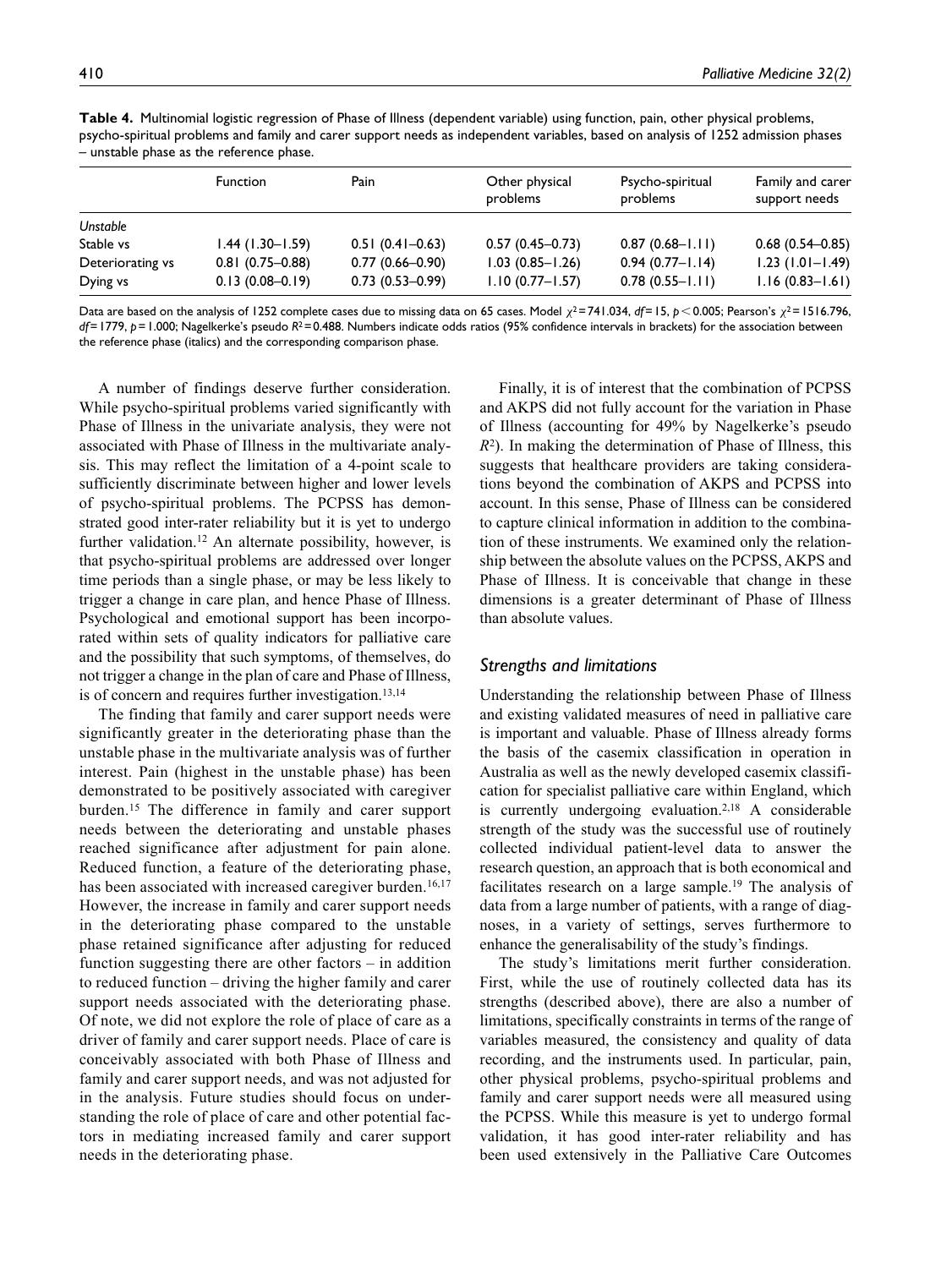Collaborative, a national initiative in Australia to collate and compare patient-centred outcomes among palliative care services.3,12 However, the four 4-point subscales may be limited in scope or sensitivity to capture the full range of problems experienced by this population, which could account for some of the unexplained variation in Phase of Illness in the multivariate analysis. Other instruments, such as the Palliative care Outcome Scale or the Edmonton Symptom Assessment Scale, could be considered in the collection of patient-reported outcomes.20 A further limitation of this study is the risk of sampling bias. The study sample is broadly representative of patients receiving palliative care based on gender, age and diagnosis; however, lack of data on individuals not included and reasons for exclusion limits our evaluation of sample bias.<sup>21</sup> Future studies relying on the use of routinely collected data would be strengthened by characterisation of all eligible individuals within the service over the time period of analysis, independent of their inclusion in the final sample.

## **Conclusion**

This study, to our knowledge, is the first to examine the association between Phase of Illness and validated measures of palliative care need, including function, pain, other physical problems, psycho-spiritual problems and family and carer support needs. The findings are of great importance in providing an understanding of the metrics used by healthcare providers to inform Phase of Illness and in characterising the nature of the different phases. Furthermore, they provide necessary and timely evidence to support the use of Phase of Illness as a measure of need within palliative care.

#### **Acknowledgements**

The views expressed in this publication are those of the authors and not necessarily those of the National Health Service, the National Institute for Health Research, MRC, CCF, NETSCC or the Department of Health. CLAHRC South London is part of the National Institute for Health Research (NIHR) and is a partnership between King's Health Partners; St George's, University of London; and St George's Healthcare NHS Trust.

#### **Declaration of conflicting interests**

The author(s) declared no potential conflicts of interest with respect to the research, authorship and/or publication of this article.

#### **Funding**

The author(s) disclosed receipt of the following financial support for the research, authorship and/or publication of this article: This paper presents independent research funded by the National Institute for Health Research (NIHR) under the Programme Grants for Applied Research Scheme (RP-PG-1210-12015) and is supported in part by the National Institute for Health Research (NIHR) Collaboration for Leadership in Applied Health Research

& Care (CLAHRC) South London. Fund Ref Funding Sources Programme Grants for Applied Research: Grant/Award Number: 'RP-PG-1210-12015'.

### **References**

- 1. Masso M, Allingham SF, Banfield M, et al. Palliative care phase: inter-rater reliability and acceptability in a national study. *Palliat Med* 2015; 29: 22–30.
- 2. Eagar K, Gordon R, Hodkinson A, et al. The Australian national sub-acute and non-acute casemix classification (AN-SNAP): report of the national sub-acute and nonacute casemix classification study. Report, University of Wollongong, Wollongong, NSW, Australia, August 1997.
- 3. Currow DC, Allingham S, Yates P, et al. Improving national hospice/palliative care service symptom outcomes systematically through point-of-care data collection, structured feedback and benchmarking. *Support Care Cancer* 2015; 23: 307–315.
- 4. Eagar K, Gordon R, Green J, et al. An Australian casemix classification for palliative care: lessons and policy implications of a national study. *Palliat Med* 2004; 18: 227–233.
- 5. Grasic K, Mason AR and Street A. Paying for the quantity and quality of hospital care: the foundations and evolution of payment policy in England. *Health Econ Rev* 2015; 5: 15.
- 6. Turner-Stokes L, Sutch S, Dredge R, et al. International casemix and funding models: lessons for rehabilitation. *Clin Rehabil* 2012; 26: 195–208.
- 7. Eagar K, Green J and Gordon R. An Australian casemix classification for palliative care: technical development and results. *Palliat Med* 2004; 18: 217–226.
- 8. Development of ANSNAP Version 4. Final Report, Centre for Health Service Development, University of Wollongong, Wollongong, NSW, Australia, May 2015.
- 9. Developing a new approach to palliative care funding. Final Report, NHS England, Leeds, 22 March 2015.
- 10. Developing a new approach to palliative care funding. a first draft for discussion. Report, NHS England, Leeds, October 2014.
- 11. Abernethy AP, Shelby-James T, Fazekas BS, et al. The Australia-modified Karnofsky performance status (AKPS) scale: a revised scale for contemporary palliative care clinical practice [ISRCTN81117481]. *BMC Palliat Care* 2005; 4: 7.
- 12. Masso M, Allingham SF, Johnson CE, et al. Palliative care problem severity score: reliability and acceptability in a national study. *Palliat Med* 2015; 30: 479–485.
- 13. Dy SM, Kiley KB, Ast K, et al. Measuring what matters: top-ranked quality indicators for hospice and palliative care from the American academy of hospice and palliative medicine and hospice and palliative nurses association. *J Pain Symptom Manage* 2015; 49: 773–781.
- 14. Leemans K, Deliens L, Van den Block L, et al. Systematic quality monitoring for specialized palliative care services: development of a minimal set of quality indicators for palliative care study (QPAC). *Am J Hosp Palliat Care* 2017; 34: 532–546.
- 15. Harding R, Higginson IJ and Donaldson N. The relationship between patient characteristics and carer psychological status in home palliative cancer care. *Support Care Cancer* 2003; 11: 638–643.